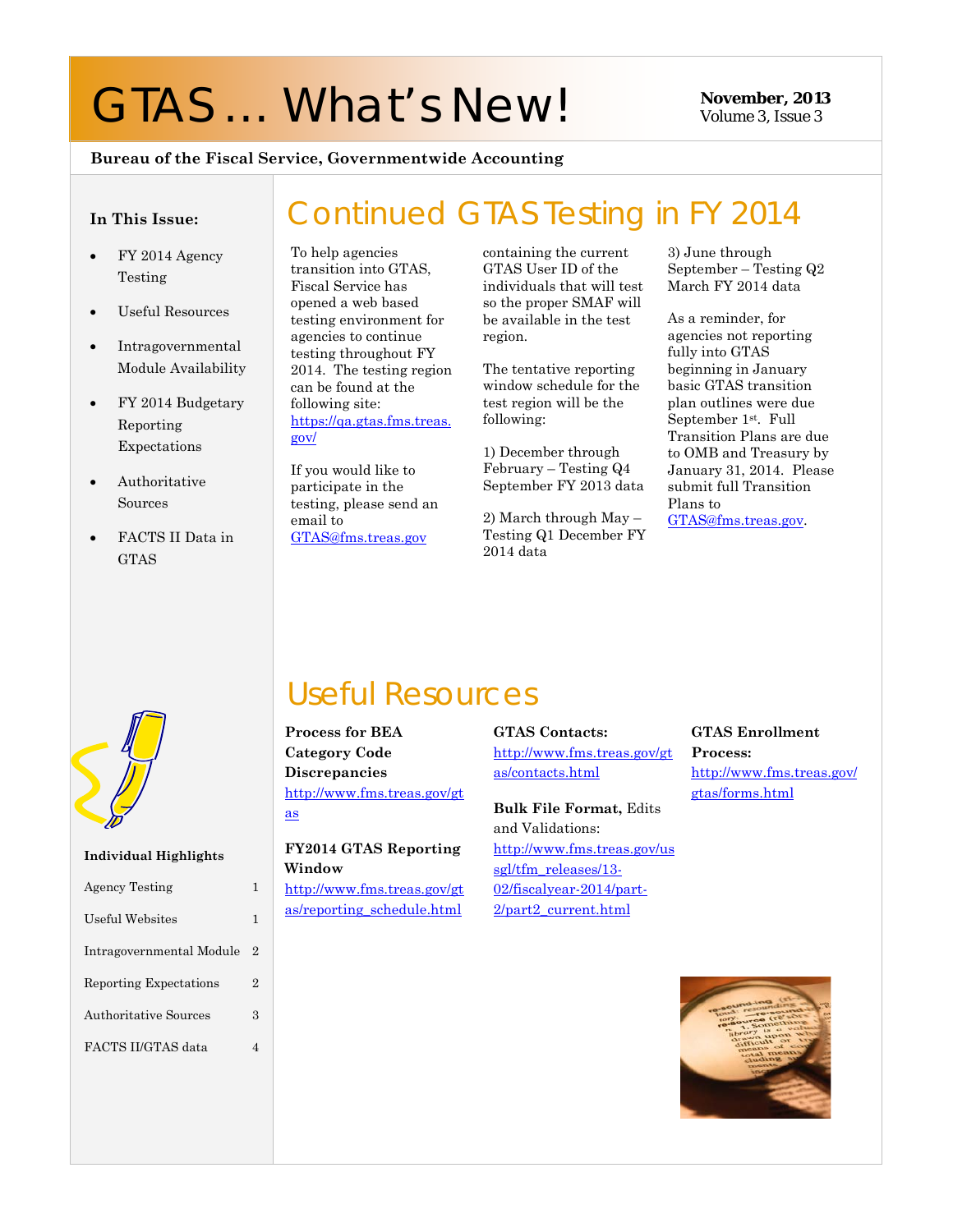**For planning purposes, please reach out to your Fiscal Service GTAS Point of Contact and let them know your reporting intentions for GTAS "Go Live" beginning January 7th for the December FY 2014 reporting.**

## Intragovernmental Module Unavailable in GTAS during FY 2014

The Intragovernmental Module of GTAS will not be available for agency use throughout FY 2014.

Due to the government shutdown and additional testing results, we have decided to postpone the release of the Intragovernmental

Module in order to allow for further development, refinement, and testing of the application. This will ensure completeness and optimum functionality for reporting agencies.

The advantage to this postponement is that all agencies will be migrated to GTAS by FY 2015 when the full benefits of the intragovernmental module can be realized. Click on the following link for details on the process for Intragovernmental Reporting during FY 2014: [http://www.fms.treas.gov/cl](http://www.fms.treas.gov/closingpackage/reports.html) [osingpackage/reports.html.](http://www.fms.treas.gov/closingpackage/reports.html)

## FY 2014 Budgetary Reporting Expectations

The FY 2014 November budgetary reporting window slated for December has been canceled.

Agencies will be required to use either GTAS or FACTS II on January 7, 2014, which is the opening date for first quarter (December 31, 2013) reporting.

Agencies who are planning to report fully into GTAS will report complete trial balance

data during the reporting period. For agencies transitioning fully into GTAS later in FY 2014, budgetary reporting can continue via FACTS II.

During FY 2014, agencies can split TAS submissions between GTAS and FACTS II. However, please do **not** submit trial balance information to both GTAS and FACTS II for the same TAS.

FY 2014 certified FACTS II trial balance data will be migrated to GTAS after the reporting window closes for each reporting period.

GTAS will be the system of record for agency trial balance information and agencies will need to certify that the data in GTAS corresponds with the FACTS II submission.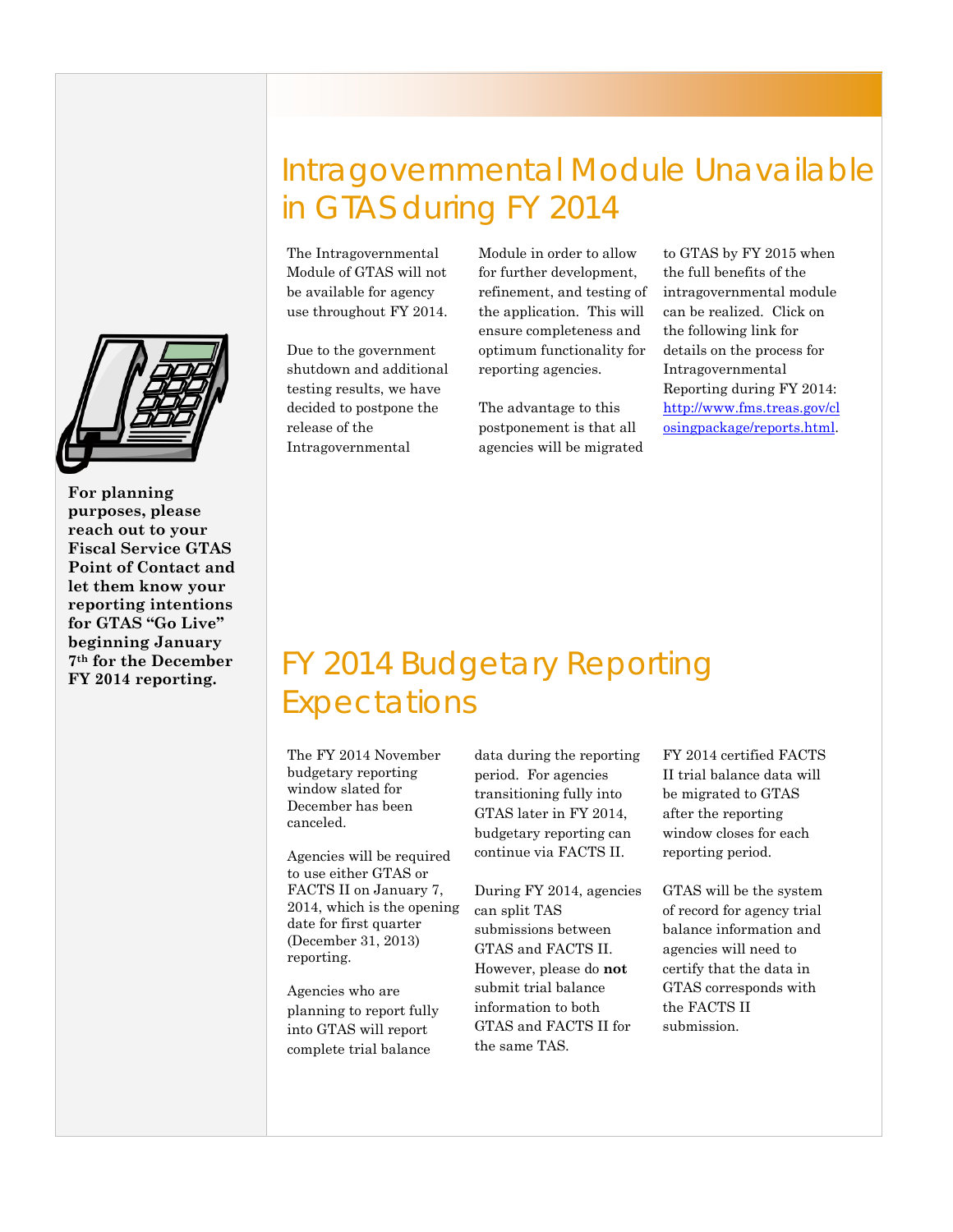

**Look for the FY 2014 TFM 2-4700 Appendix 7 bulletin publication coming this December. This bulletin contains GTAS guidance and reporting requirements including the use of the "Z" domain value for nonreciprocating federal activity. Proposed updates will be presented at the IRC meeting scheduled for December 5th.**

## Confirming with Authoritative Sources in FY 2014

The Intragovernmental Fiduciary Confirmation System (IFCS) was decommissioned after the completion of Q4 FY 2013 reporting.

GTAS will replace IFCS as the means for confirming with fiduciary authoritative sources; however, not entirely. As previously mentioned, Intragovernmental reporting in GTAS will be delayed for FY 2014 – to allow further development, refinement, and testing of the application to ensure completeness and optimum functionality for the reporting agencies. The delay also impacts the availability of Department of Labor (DOL) and the Office of Personnel Management (OPM) authoritative source data.

So, what will be available in GTAS? The Investment and Borrowing balances from Fiscal Service and the Federal Financing Bank (FFB) will be available at the beginning of each quarterly reporting window in GTAS.

Currently, there are proposed analytical (nonfatal) edits that will run against each bulk file submission. Fiscal Service investments and borrowings edits are 56, 57, 58, 59, 60, & 61 and the FFB borrowings edits are 62, 63, & 64. Details for these edits can be found at the USSGL site: [http://www.fms.treas.gov/](http://www.fms.treas.gov/ussgl/tfm_releases/13-02/fiscalyear-2014/part-2/part2_current.html) [ussgl/tfm\\_releases/13-](http://www.fms.treas.gov/ussgl/tfm_releases/13-02/fiscalyear-2014/part-2/part2_current.html) [02/fiscalyear-2014/part-](http://www.fms.treas.gov/ussgl/tfm_releases/13-02/fiscalyear-2014/part-2/part2_current.html)[2/part2\\_current.html.](http://www.fms.treas.gov/ussgl/tfm_releases/13-02/fiscalyear-2014/part-2/part2_current.html)

Agencies are encouraged to evaluate the proposed analytical edits to verify if/when they are out of balance with these authoritative sources. If an agency would like to see these balances prior to submitting a bulk file there is a report available called the "SMAF Fiduciary Report" and it is available under the Run Reports area of GTAS. This report can be run by FR Entity or by individual TAS. It will return the information submitted by Fiscal Service and FFB for each quarter.

Authoritative source balances for DOL and OPM will be posted to the Fiscal Service website: [http://www.fms.treas.gov/](http://www.fms.treas.gov/closingpackage/reports.html) [closingpackage/reports.ht](http://www.fms.treas.gov/closingpackage/reports.html) [ml](http://www.fms.treas.gov/closingpackage/reports.html) each quarter on or around the fifth workday. These reports will be at the same level of detail (Department) as they were in IFCS. Agencies can download the reports and confirm balances with the authoritative sources accordingly.

Are any explanations required when an agency is out of balance with the authoritative source? No. Explanations are no longer formally required in writing; however, verifying agencies that receive a quarterly IGT Scorecard will still be subject to the same thresholds and asked to explain out of balance conditions accordingly.